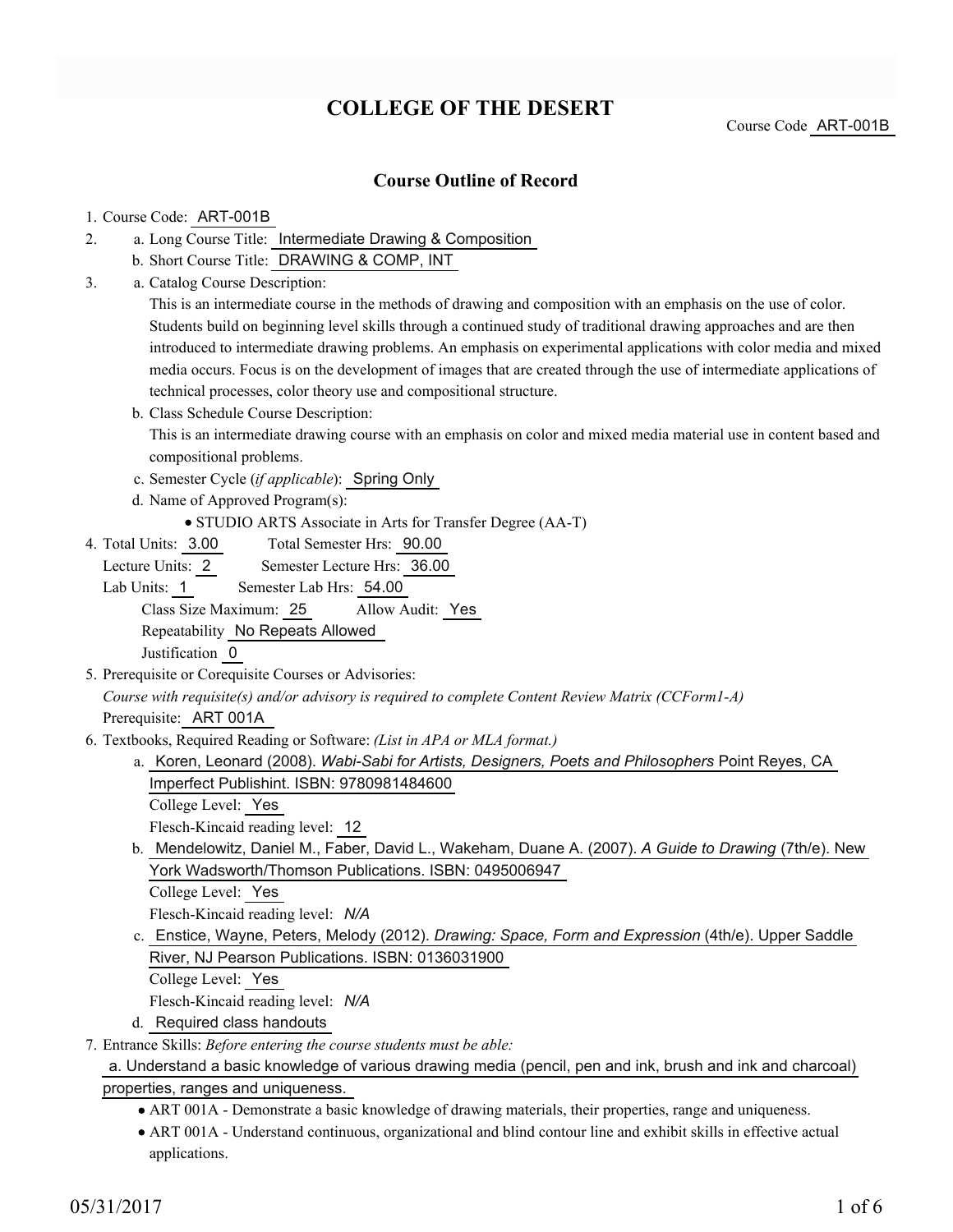- ART 001A Understand properties of charcoal tonal value ranges used in describing weight, light and space and exhibit skills in effective actual applications.
- ART 001A Understand properties of ink line and wash techniques and exhibit skills in effective actual applications.
- ART 001A Identify, analyze and resolve basic technical problems inherent to basic drawing materials.

b. Understand and demonstrate basic compositional structure by observing, processing and translating visual information into drawings.

## ART 001A - Understand and demonstrate basic compositional structure.

- ART 001A Identify, analyze and resolve basic technical problems inherent to basic drawing materials.
- ART 001A Objectively analyze and assess their own work as well as the work of others.
- ART 001A Present ideas and completed works of art in a professional format both visually and verbally.

c. Identify, analyze and resolve basic technical problems inherent to spatial relationships with both positive/active and negative/subordinate shape and space.

d. Objectively analyze and assess their own work as well as work of others.

e. Present ideas and completed works of art in a professional format both visually and verbally.

### 8. Course Content and Scope:

## Lecture:

- 1. Historical drawing issues:
	- 1. Content, style and media applications of drawing from the Renaissance to Post Modern Art
	- 2. Multi-Cultural aspects
	- 3. Eastern versus Western technical approaches and philosophies
- 2. Conceptual approaches in image making process:
	- 1. Material object oriented subject matter versus content based works
		- 2. Image formats
			- 1. Representational
			- 2. Abstract
			- 3. Non-objective
- 3. Review of traditional basic black, grey and earth tone drawing materials and their properties
	- 1. Pencils, charcoals, contes, India ink and their characteristics
- 4. Introduction to elementary color theory
	- 1. Hue, value, intensity; tint, tone, shade
	- 2. Munsell color wheel: primary, secondary, tertiary
	- 3. Basic color schemes
		- 1. Monochromatic
		- 2. Complementary
		- 3. Split Complementary
		- 4. Analogous
		- 5. Triadic
	- 4. Relationship of color to pictorial space
	- 5. Warm versus cool
	- 6. Saturation levels
- 5. Review of spatial relationships and illusionistic space
	- 1. active/positive versus passive/negative space
	- 2. Ambiguous space
	- 3. Space as shape
- 6. Colored wet media and their applications/techniques (see handouts)
	- 1. Water based versus solvent based drawing media
- 7. Colored dry drawing media and their applications/techniques (see handouts)
- 8. Safety issues for all drawing media
- 9. Mixed media and drawing
	- 1. Collage
	- 2. Crayon resists
	- 3. Acrylic and oil stick/oil pastel
	- 4. Photography and drawing
	- 5. Digital imaging and traditional drawing formats
- 10. Experimental grounds and supports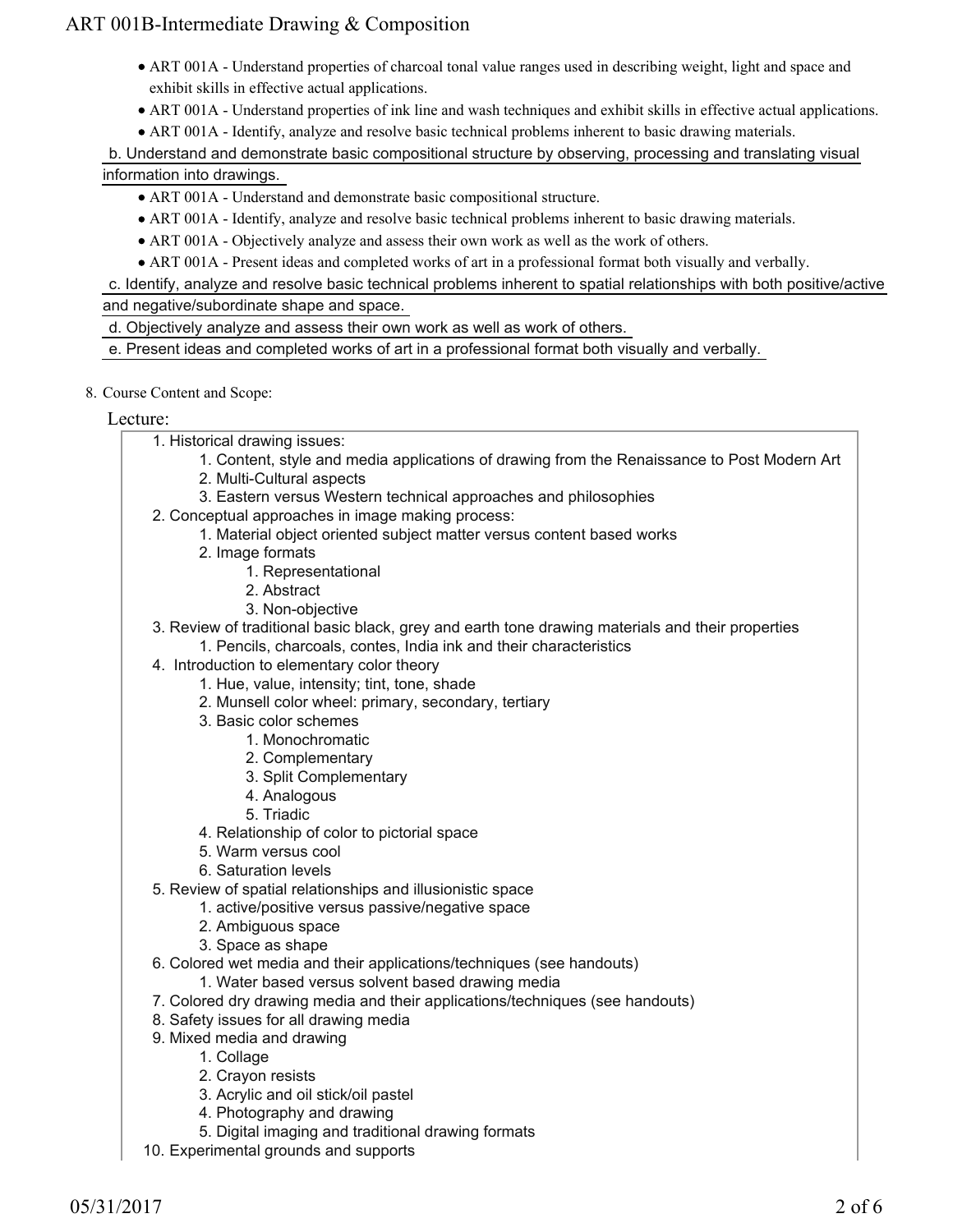- 11. Intermediate compositional structure, applications and analysis.
- 12. The sketchbook as a pictorial and journal format record
- 13. Intermediate professional presentation of work.

### Lab: *(if the "Lab Hours" is greater than zero this is required)*

- 1. Historical drawing issues:
	- 1. Content, style and media applications of drawing from the Renaissance to Post Modern Art
	- 2. Multi-Cultural aspects
	- 3. Eastern versus Western technical approaches and philosophies
	- 2. Conceptual approaches in image making process:
		- 1. Material object oriented subject matter versus content based works
		- 2. Image formats
			- 1. Representational
			- 2. Abstract
			- 3. Non-objective
	- 3. Review of traditional basic black, grey and earth tone drawing materials and their properties
		- 1. Pencils, charcoals, contes, India ink and their characteristics
	- 4. Introduction to elementary color theory
		- 1. Hue, value, intensity; tint, tone, shade
		- 2. Munsell color wheel: primary, secondary, tertiary
		- 3. Basic color schemes
			- 1. Monochromatic
			- 2. Complementary
			- 3. Split Complementary
			- 4. Analogous
			- 5. Triadic
		- 4. Relationship of color to pictorial space
		- 5. Warm versus cool
		- 6. Saturation levels
	- 5. Review of spatial relationships and illusionistic space
		- 1. active/positive versus passive/negative space
		- 2. Ambiguous space
		- 3. Space as shape
	- 6. Colored wet media and their applications/techniques (see handouts)
		- 1. Water based versus solvent based drawing media
	- 7. Colored dry drawing media and their applications/techniques (see handouts)
	- 8. Safety issues for all drawing media
	- 9. Mixed media and drawing
		- 1. Collage
		- 2. Crayon resists
		- 3. Acrylic and oil stick/oil pastel
		- 4. Photography and drawing
		- 5. Digital imaging and traditional drawing formats
- 10. Experimental grounds and supports
- 11. Intermediate compositional structure, applications and analysis.
- 12. The sketchbook as a pictorial and journal format record
- 13. Intermediate professional presentation of work.

9. Course Student Learning Outcomes:

1. Demonstrate the use of wet and dry color oriented drawing materials.

2.

Apply and evaluate intermediate color theory through the production of an image.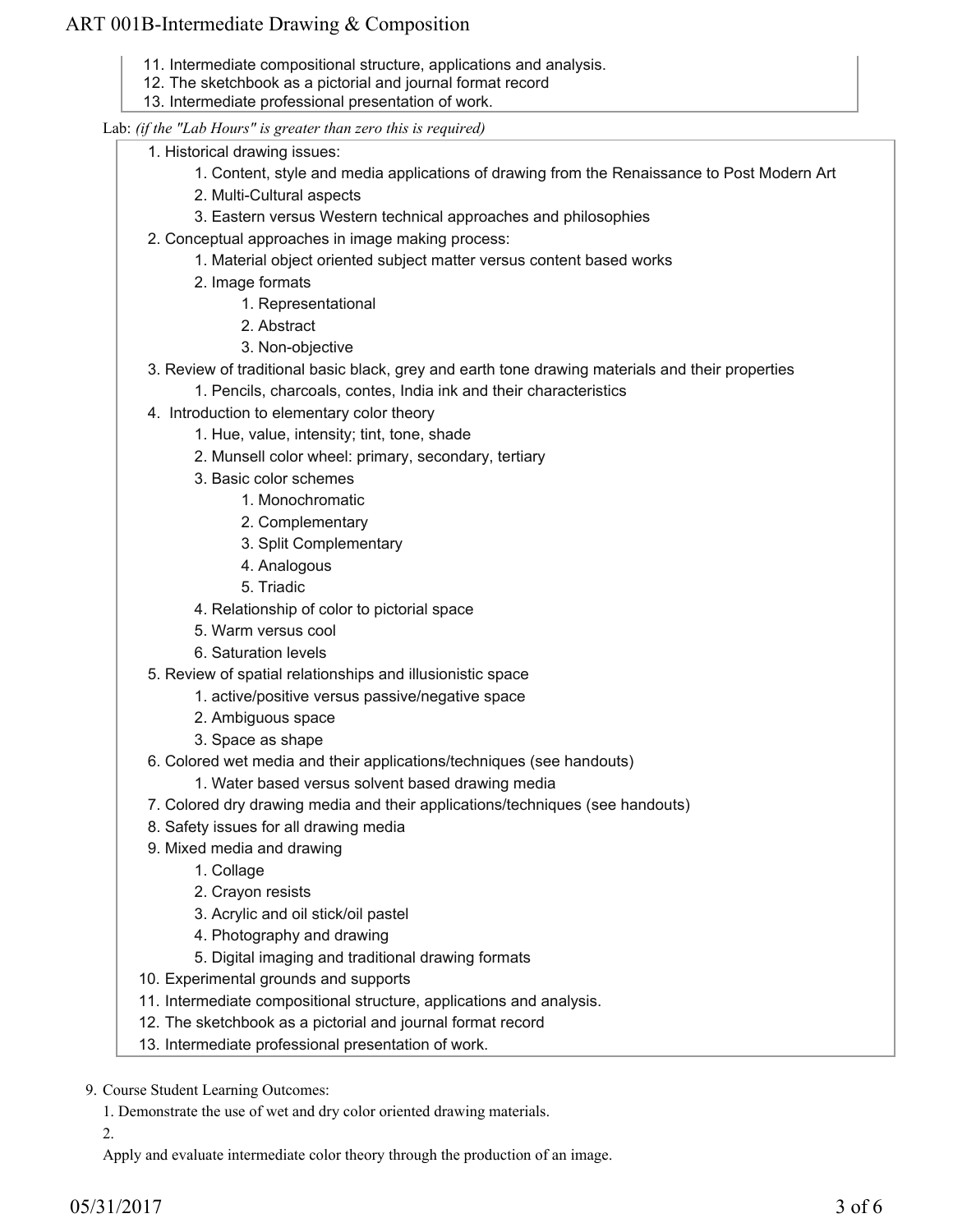3.

Synthesize intermediate level conceptual approaches in image-making using representational, abstract, and non-objective formats.

10. Course Objectives: Upon completion of this course, students will be able to:

a. Demonstrate an intermediate knowledge of color drawing materials, their properties, range and uniqueness from traditional to experimental applications.

b. Understand intermediate compositional structure, color theory and exhibit skills in effective, actual applications of these theories.

c. Understand intermediate properties of color value ranges used in describing weight, light and space and exhibit skills in effective actual applications.

d. Demonstrate and exhibit an intermediate level of knowledge of visual compositional structure with the application of a variety of colored media ranging from wet to dry applications.

e. Present ideas and completed works of art on an intermediate level professional format both visually and verbally.

- Methods of Instruction: *(Integration: Elements should validate parallel course outline elements)* 11.
	- a. Activity
	- b. Collaborative/Team
	- c. Demonstration, Repetition/Practice
	- d. Discussion
	- e. Journal
	- f. Laboratory
	- g. Lecture
	- h. Observation
	- i. Participation
	- j. Self-exploration
	- k. Technology-based instruction

Other Methods:

Critique method of discussion In class viewing of actual art works of other artists and/or field trips

12. Assignments: (List samples of specific activities/assignments students are expected to complete both in and outside of class.) In Class Hours: 90.00

Outside Class Hours: 72.00

a. In-class Assignments

a. Exercise in representation of transparent versus translucent and reflections b. Colored ink line and wash / issues of scalec. Colored pencil sampler self portrait: Experimenting with a variety of colored pencil techniques (shading, burnishing, hatching, stippling, stenciling, sgraffito, subtractive, frottage, impression, mixed media). d. Group critiques

b. Out-of-class Assignments

Sketchbook: Instructor will demonstrate and discuss various methods involved in maintaining an intermediate level sketchbook and journal. Students are required to maintain a sketchbook throughout the course.Sketchbooks/journals may also include collaged elements, photographs, writings, etc.

- 13. Methods of Evaluating Student Progress: The student will demonstrate proficiency by:
	- Critiques
	- Guided/unguided journals
	- Laboratory projects
	- Computational/problem solving evaluations
	- Presentations/student demonstration observations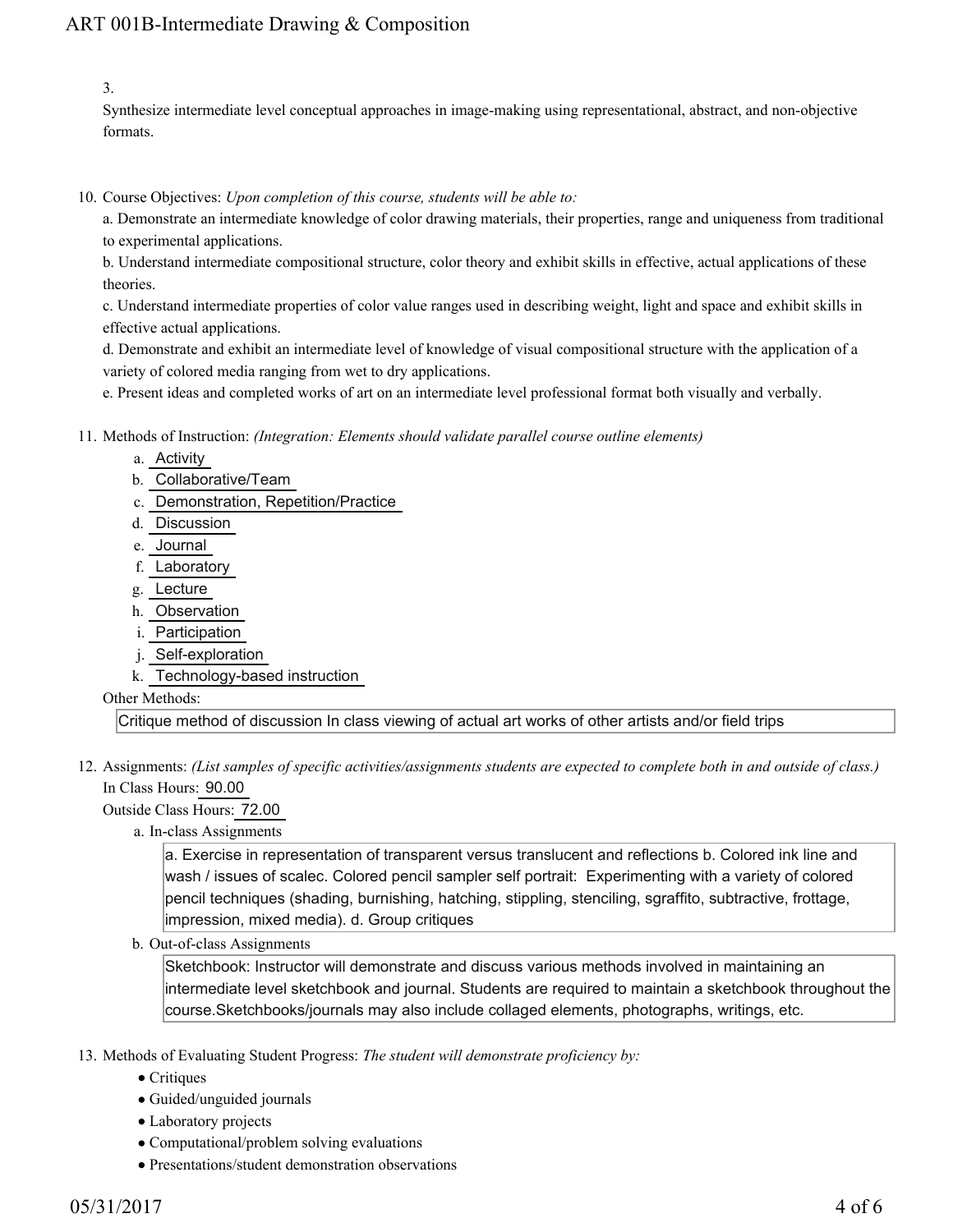- Group activity participation/observation
- Product/project development evaluation
- Self/peer assessment and portfolio evaluation
- Mid-term and final evaluations
- Student participation/contribution
- Student preparation
- Oral and practical examination
- 14. Methods of Evaluating: Additional Assessment Information:
- 15. Need/Purpose/Rationale -- All courses must meet one or more CCC missions.

PO-GE C3 – Arts, Humanities, and Culture

| Analyze the variety of forms of expression and how those are used to communicate social, cultural, and personal |  |  |  |  |
|-----------------------------------------------------------------------------------------------------------------|--|--|--|--|
| ideas, feelings, and concepts;                                                                                  |  |  |  |  |

| Show how and why the visual and performing arts are unique and how inherent meaning in the arts transcends |
|------------------------------------------------------------------------------------------------------------|
| written and verbal communication;                                                                          |

Effectively communicate and express themselves and make themselves understood through visual, auditory,

tactile, and symbolic means.

IO - Aesthetics

Utilize the creative process to explain universal values such as beauty and truth.

Apply imagination to artistic expression.

Value appearance in terms of how pleasing it is in movement, form, and function.

16. Comparable Transfer Course

| <b>University System</b> | Campus | <b>Course Number</b> | <b>Course Title</b> | <b>Catalog Year</b> |
|--------------------------|--------|----------------------|---------------------|---------------------|

17. Special Materials and/or Equipment Required of Students:

All supplies from Drawing 1A, colored pencils, colored pens, colored inks, brushes, miscellaneous acrylics or water based paints, dry pastels, oil pastels, crayons, sketchbook, mat board, papers, and portfolio.

Required Material? <sup>18.</sup> Materials Fees:

### **Material or Item Cost Per Unit Total Cost**

19. Provide Reasons for the Substantial Modifications or New Course:

Periodic review.

- a. Cross-Listed Course *(Enter Course Code)*: *N/A* b. Replacement Course *(Enter original Course Code)*: *N/A* 20.
- 21. Grading Method *(choose one)*: Letter Grade Only
- 22. MIS Course Data Elements
	- a. Course Control Number [CB00]: CCC000335945
	- b. T.O.P. Code [CB03]: 100200.00 Art
	- c. Credit Status [CB04]: D Credit Degree Applicable
	- d. Course Transfer Status [CB05]: A = Transfer to UC, CSU
	- e. Basic Skills Status [CB08]: 2N = Not basic skills course
	- f. Vocational Status [CB09]: Not Occupational
	- g. Course Classification [CB11]: Y Credit Course
	- h. Special Class Status [CB13]: N Not Special